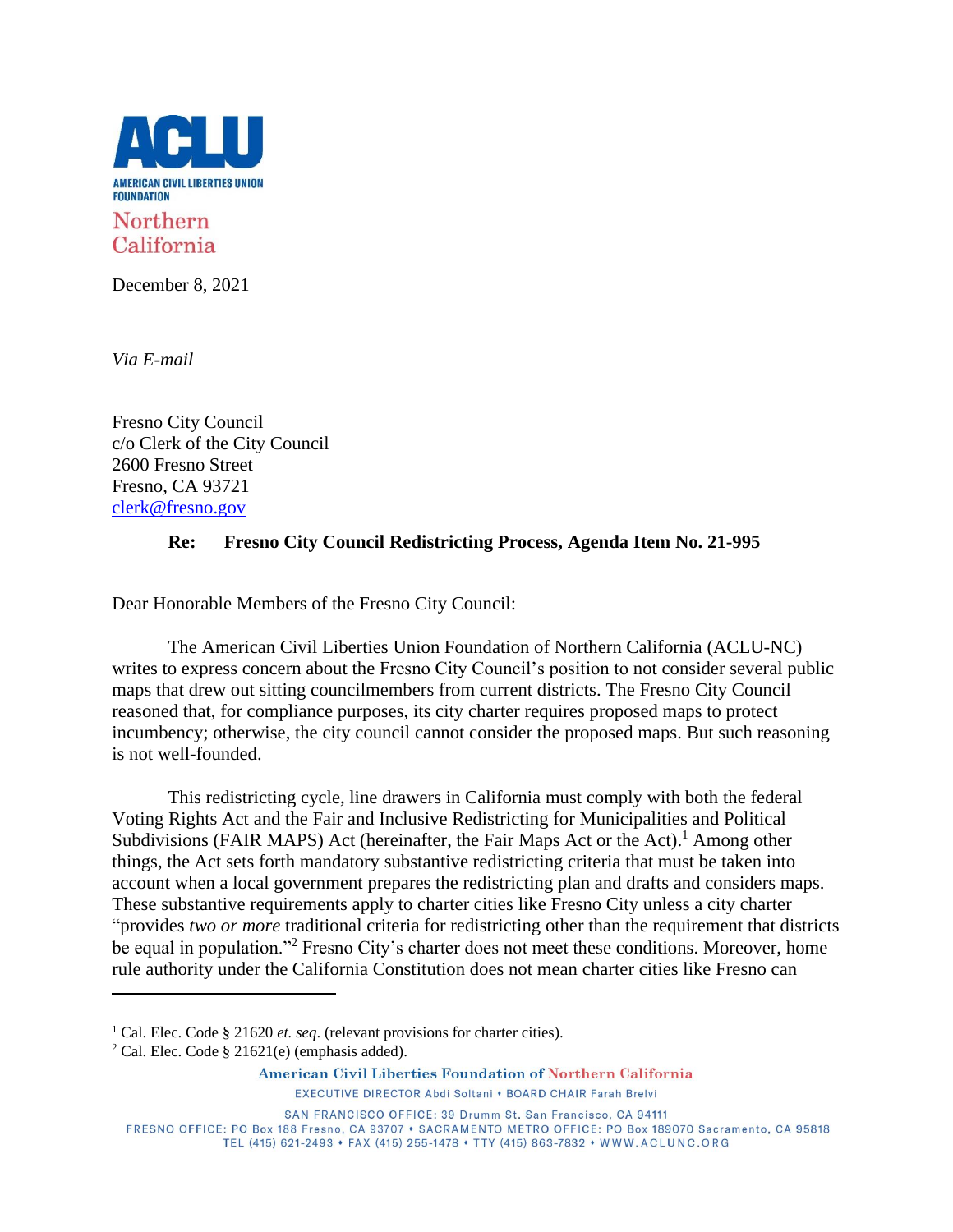*Letter to Fresno City Council re: Redistricting Process December 8, 2021 Page 2 of 5*

never be subject to state laws that concern or regulate municipal affairs such as elections or redistricting. It also does not mean that the Fresno City Council can subordinate mandatory redistricting criteria under the Fair Maps Act to the city charter's single redistricting criterion. For the reasons articulated below, the Fresno City Council must meaningfully consider all public maps that comply with the Fair Maps Act, including those that draw out sitting incumbents.

## **I. The Fresno City Council was wrong when it failed the consider maps that did not protect incumbent councilmembers.**

## *a. The Fresno City Council claims that its city charter supersedes the Fair Maps Act's substantive redistricting criteria.*

During the November 4, 2021, and December 2, 2021 public hearings, Counsel Chris Skinnel advised that under his interpretation, the city charter requires that councilmembers not be drawn out of their districts. <sup>3</sup> Under Counsel Skinnel's interpretation of the Fair Maps Act vis-àvis the city charter, "as long as it's possible to adopt a map that complies with both, there is no justification for ignoring the charter requirement" for incumbency protection.<sup>4</sup> Relying on this interpretation, the Fresno City Council took the unprecedented position that its city charter supersedes the mandatory redistricting criteria of the Fair Maps Act and, based on this position, declined to consider any public proposed map that drew out incumbents from their districts. As a result, the Fresno City Council never considered for adoption public maps 101 through 110, leaving the Council only to decide among the three consultant-produced maps and public map 111. This was wrong and the Fresno City Council should revisit public maps 101 through 110 and meaningfully consider them as part of its redistricting process.

# *b. Because the city charter does not trigger the Fair Maps Act's safety valve, the Act's criteria apply to Fresno City.*

The Fair Maps Act criteria applies to both general law and charter cities, unless a charter city has "adopted comprehensive or exclusive redistricting criteria in its city charter."<sup>5</sup> "'[C]omprehensive or exclusive' means either that the city's charter excludes consideration of redistricting criteria other than those that are identified in the city charter or that the city's charter

American Civil Liberties Foundation of Northern California

EXECUTIVE DIRECTOR Abdi Soltani . BOARD CHAIR Farah Brelvi

<sup>3</sup> Fresno City Council Regular Meeting, Agenda Item No. 21-802 at 09:37:11 to 09:38:32; 09:39:05 to 09:39:27 (Nov. 4, 2021), available at [http://fresno.granicus.com/player/clip/1006?view\\_id=1&redirect=true;](http://fresno.granicus.com/player/clip/1006?view_id=1&redirect=true) Fresno City Council Public Hearing, Agenda Item No. 21-889 at 10:17:10 to 10:17:30 (Dec. 2, 2021) (hereinafter December 2, 2021 Hearing"), available at [https://cmac.tv/show/fresno-city-council-meeting-12-2-21/.](https://cmac.tv/show/fresno-city-council-meeting-12-2-21/)

<sup>4</sup> December 2, 2021 Hearing at 10:17:10 to 10:17:28.

<sup>5</sup> Cal. Elec. Code § 21621(e).

SAN FRANCISCO OFFICE: 39 Drumm St. San Francisco, CA 94111 FRESNO OFFICE: PO Box 188 Fresno, CA 93707 · SACRAMENTO METRO OFFICE: PO Box 189070 Sacramento, CA 95818 TEL (415) 621-2493 · FAX (415) 255-1478 · TTY (415) 863-7832 · WWW.ACLUNC.ORG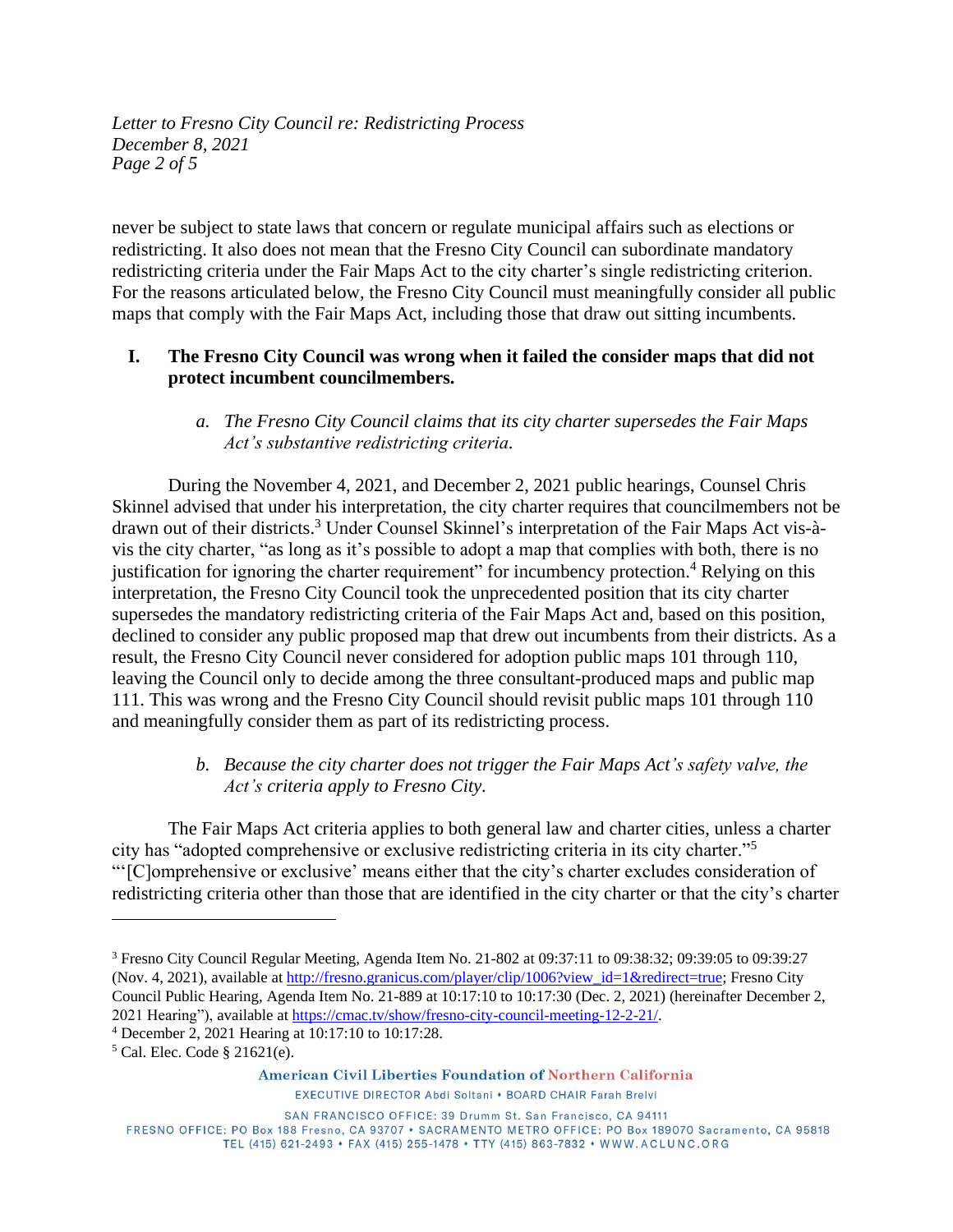*Letter to Fresno City Council re: Redistricting Process December 8, 2021 Page 3 of 5*

provides *two or more* traditional criteria for redistricting other than the requirement that districts be equal in population."<sup>6</sup> Traditional redistricting criteria "are numerous." *Bethune-Hill v. Virginia State Bd. of Elections*, 137 S.Ct. 788, 799 (2017). They include communities of interest, compactness, contiguity, and following natural, artificial, and political subdivision boundaries.<sup>7</sup> *See, e.g.*, *Evenwel v. Abbot*, 136 S. Ct. 1120, 1124 (2016) (listing traditional redistricting principles).

The City of Fresno is a charter city.<sup>8</sup> The city charter includes a provision on "Eligibility, District Residence" that imposes residency requirements on elected or appointed councilmembers.<sup>9</sup> In addition to requiring that each council member, "during that Councilmember's term of office, reside within such Council district," the charter also requires that "population disparity between districts…not exceed ten percent…, and no boundary shall be altered so as to exclude any incumbent from office prior to the expiration of that incumbent's term."<sup>10</sup> Apart from equality of population and the reference to incumbents' residency, the charter does not reference any other traditional redistricting criteria nor does it include a provision or declaration of intention that the charter exclude consideration of other redistricting principles.

This provision is not enough to trigger the Fair Maps Act safety valve for charter cities. As explained above, the charter-cities exception requires at least *two* enumerated criteria *other than* an equal population requirement. Accordingly, the "population disparity" requirement in the charter cannot satisfy the "two or more traditional criteria" requirement under the Act because it is an equal populous requirement. This leaves only the reference to incumbents' residency. The Fresno City Council claims that its charter provision requires incumbency protection. Even if it does, this lone redistricting criterion is insufficient. There are numerous traditional redistricting criteria that the city could have adopted into its charter if it intended to prevail over general law. The city charter's "Eligibility, District Residence" provision has not been amended since June 7, 1988. If the Fresno City Council intended its charter to supersede state law with respect to redistricting matters, it should have amended its charter to include "two or more traditional criteria for redistricting." It did not.

American Civil Liberties Foundation of Northern California

EXECUTIVE DIRECTOR Abdi Soltani . BOARD CHAIR Farah Brelvi

SAN FRANCISCO OFFICE: 39 Drumm St. San Francisco, CA 94111 FRESNO OFFICE: PO Box 188 Fresno, CA 93707 · SACRAMENTO METRO OFFICE: PO Box 189070 Sacramento, CA 95818 TEL (415) 621-2493 · FAX (415) 255-1478 · TTY (415) 863-7832 · WWW.ACLUNC.ORG

<sup>6</sup> *Id.* (emphasis added).

 $7$  Cal. Elec. Code  $\S$  21500(c).

<sup>8</sup> Cal. Gov. Code § 34101 ("Cities organized under a charter shall be 'chartered cities.'").

<sup>9</sup> Fresno City Charter, Article III, sec 304.1.

<sup>10</sup> *Id.*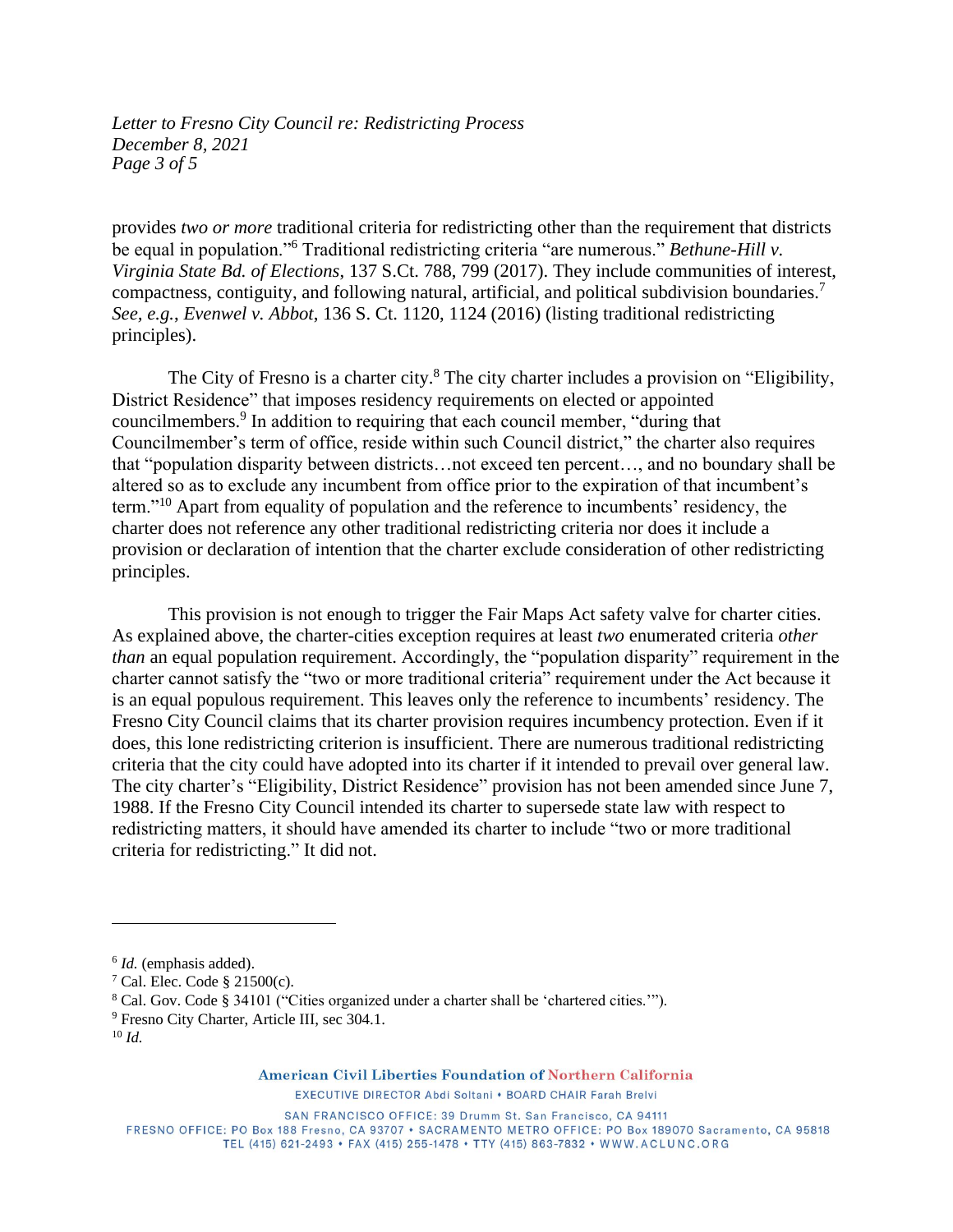*Letter to Fresno City Council re: Redistricting Process December 8, 2021 Page 4 of 5*

> *c. The Fair Maps Act's mandatory criteria must be prioritized over the city charter's single criterion because local redistricting is a matter of statewide concern and the Legislature was clear that the Fair Maps Act applied to charter cities.*

The Fresno City Council cannot decline to consider maps simply because they do not protect incumbents because the Fair Maps Act's criteria reign over the city charter's. It is well established that "general law prevails over local enactments of a chartered city…where the subject matter of the general law is of statewide concern." *People ex rel. Seal Beach Police Officers Assn. v. City of Seal Beach*, 36 Cal.3d 591, 600 (1984) (quoting *Professional Fire Fighters, Inc. v. City of Los Angeles*, 60 Cal.2d 276, 292 (1963)). Decennial redistricting is a matter of statewide concern. *See Jauregui v. City of Palmdale*, 226 Cal. App. 4th 781, 799 (2014) ("Given the history of our nation and California, there is a convincing basis for the Legislature to act in what otherwise be a local affair—city council elections."). What is more, by including provisions specific to charter cities, the Legislature clearly intended the Act to apply to charter cities. *See, e.g.*, *City of Redondo Beach v. Padilla*, 46 Cal.App.5th 902, 912 (2020), *review denied* (July 15, 2020) (noting that the Legislature "is usually quite specific when it intends…to include charter cities"). By enacting the Fair Maps Act and making it clear that it applied to charter cities, the Legislature signaled that redistricting was a matter of statewide concern. The Legislature took a firm position that cities cannot simply tweak lines every ten years to address malapportionment. This means that cities like Fresno—which could have but failed to adopt their own redistricting criteria—must first follow the criteria that the Legislature determined best advance the democratic value of fair and effective representation that underlies the larger goal of decennial redistricting. In other words, the Fresno City Council got the order of priorities wrong by subordinating the Fair Maps Act's criteria to the city charter's lone redistricting criterion.

#### **II. Incumbency protection defies the basic principle that voters should select their representative, not the other way around.**

In addition to being unlawful, the Fresno City Council's intent to protect incumbents as a primary redistricting goal is also bad public policy. While courts have for decades uplifted the importance of traditional redistricting principles, they have spoken disapprovingly of individualized, political criteria such as incumbency protection. *See, e.g.*, *Johnson v. Miller*, 922 F. Supp. 1556, 1565 (S.D. Ga. 1995) (three judge court) (noting that incumbency protection is a politicized factor). Courts also recognize that some incumbents are improperly motivated to keep district lines the same precisely to protect their seats. *Evenwel*, 136 S. Ct. at 1123 (observing the problem that legislators have "scant incentive to adopt new maps that might put them out of office"); *Reynolds v. Sims*, 377 U.S. 533, 583 (1964) (recognizing that even redistricting only

> American Civil Liberties Foundation of Northern California EXECUTIVE DIRECTOR Abdi Soltani . BOARD CHAIR Farah Brelvi